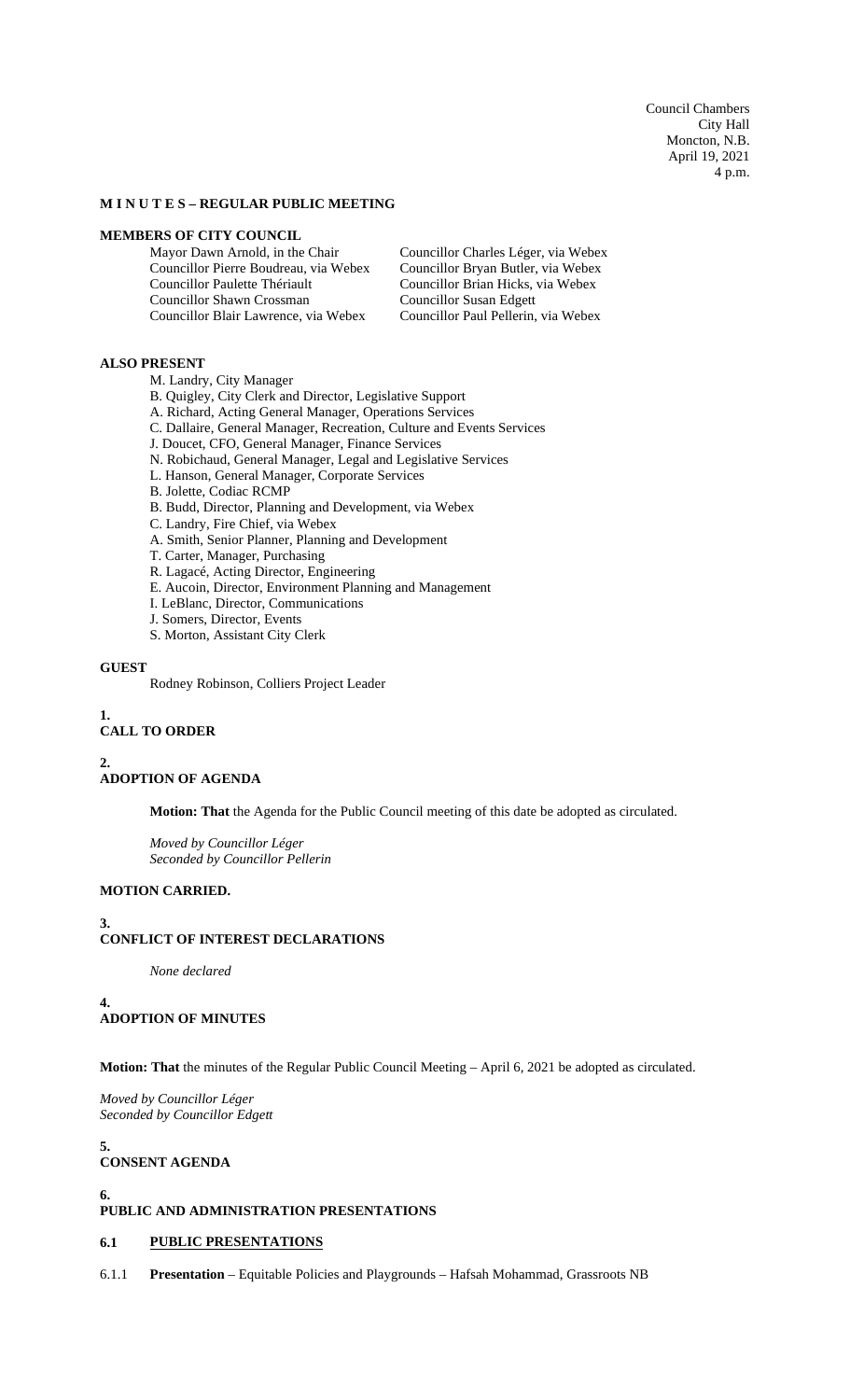City Council received a presentation from Hafsah Mohammad regarding equitable policies for upgrading and designating playgrounds in the City of Moncton. Her presentation focused on apparent disparities in terms of how upgrades and playgrounds are addressed through the City's Recreational Master Plan. She noted that Centennial Park, although a popular park, is somewhat distantly located from the downtown and residential areas, adding that the number upgrades to the park are contrary to recommendations in the City's Recreation Master Plan. She stressed the need for the City to review its policies to ensure that playgrounds in other wards are treated equitably, taking into consideration that not all can travel to Centennial Park. She emphasized the need for citizens to have access to well-maintained recreational areas within their own wards.

### **Other Presentation**

### 6.2.1 **Presentation** – City of Moncton Employees' United Way Campaign & Award Presentation

City Council received a presentation from Shelley Morton, Chair of the City of Moncton United Way Campaign, overviewing the City's efforts and activities in this year's United Way Fundraising campaign which resulted in a total of \$40,074.15 being raised. The City of Moncton was recognized in 4<sup>th</sup> place of the top ten Public Partners in this year's campaign.

Mayor Arnold, Marc Landry, City Manager and Shelley Morton, City of Moncton Campaign Chair, presented a cheque in the amount of \$40,074.25 to representatives of the United Way Debbie McInnes, Executive Director and Olivier Doiron, Resource Development Director.

# 6.2.2 **Update** – New Regional Policing Facility

City Council received a presentation from Elaine Aucoin and Rodney Robinson providing an update on the new regional policing facility which highlighted:

- The need for the new facility<br>Critical milestones achieved
- Critical milestones achieved to date
- An overview of the Facility
- Project schedule which will see substantial completion of the facility by December 2023 and occupancy by February 2024

Councillor Pellerin reiterated the importance of providing the public with the current projected cost for the building. Mr. Landry advised that the regional policing facility team will be reviewing the project line by line to determine what is a necessity and what can be eliminated.

Superintendent Critchlow will provide Council the total number of officers currently assigned to each shift and what is projected at the end of the 25 years.

Councillor Pellerin questioned if the number of members and support staff at the end of the 25 years has been included in the cost of the building? He also requested that Council be provided the methodology utilized to calculate the numbers of staff for the next 25 years.

#### 6.2.3 **Update** – COVID-19 (Coronavirus) – Marc Landry, City Manager; Conrad Landry, Fire Chief

Mr. Landry indicated that the ECC teams continue to work updating and reviewing operating plans for the upcoming summer months. Chief Landry encourages all to get vaccinated, wear a mask, self distance and download the COVID app.

Chief Landry advised that the new Safety Officers have started as of 6 a.m. today and will work from 6:00 a.m. to 2:00 a.m. daily. Mr. Landry indicated that currently administration is looking to cover from 2:00 a.m. to 6:00 a.m. This will be brought back to Council at an upcoming Council meeting.

# 6.2.4 **Update** – RCMP – B. Jolette Codiac RCMP Superintendent

Superintendent Critchlow reported in May Codiac partnership with 529 Garage to register bicycles within the City. There will be an increase in bicycle patrols this summer. Superintendent Critchlow advised Council that he will be retiring as of May 31, 2021. Until a replacement is found, Inspector Benoit Joliette will be Acting Superintendent for Codiac.

#### **7. PLANNING MATTERS**

# 7.1 **Release** a portion of Municipal Services Easement, Durelle Street

A request was received by Développements PFM Developments Inc. (Charles Michaud) for the City of Moncton to release a portion of an existing registered Municipal Services Easement located on the east side of Durelle Street in the Grove Hamlet Subdivision.

A Municipal Services Easement was vested into the City of Moncton in 2014 to accommodate the sewer connection for an extension of the Grove Hamlet subdivision. The Subdivision Plan and Municipal Services Easement was registered on Plan # 34109729. The easement width vested at the time was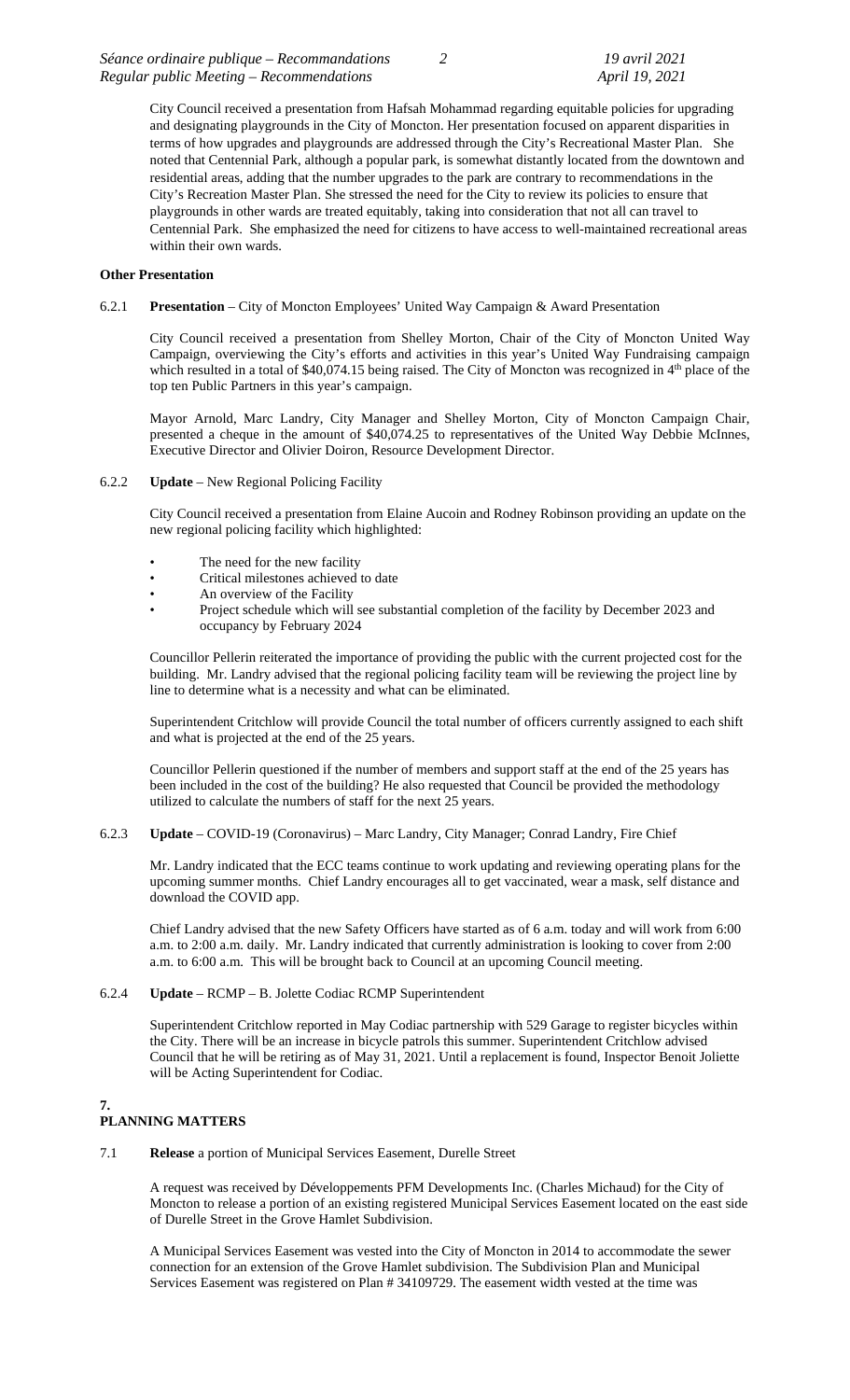23 metres which aligned with the width of the future east-west collector road intended to connect to Harrisville Blvd. Since 2014, the alignment of this collector road has been relocated northerly and therefore a portion of this easement encumbers the developer's private lands intended for development.

**Motion: That** Moncton City Council approve the request to release a portion of a Municipal Services Easement on the east side of Durelle Street, Grove Hamlet Subdivision, as outlined in the Subdivision/Site Plan, with costs associated with this release to be paid by Développements PFM Developments Inc.

*Moved by Councillor Pellerin Seconded by Deputy Mayor Crossman*

# **MOTION CARRIED.**

#### **8. STATEMENTS BY MEMBERS OF COUNCIL**

# **9.**

# **REPORTS AND RECOMMENDATIONS FROM COMMITTEES AND PRIVATE MEETINGS**

9.1 Recommendation(s) – Private Session – December 14, 2020

Council entertained a presentation on Destination marketing Organization and Events Attraction Implementation by Catherine Dallaire and Jillian Somers.

# **Destination Marketing Organization** Board:

- Industry-led
- Diverse, linguistic and gender balance
- Accommodations: 4 members
- Attractions/Industry: 4 members
- Municipalities: 2 members
- At-Large: 1 member

#### Partners:

- Tourism New Brunswick
	- o Industry Working Group
	- Provincial Tourism Regions
		- o Destination SouthEast
			- o Albert County Tourism Association

Next Steps to be undertaken for the Destination Marketing Organizations:

- By-Laws and Incorporation May 2021
- Board Appointments April 2021
- Transition: Tourism Services Summer 2021
- Signing of Service Level Agreement July 2021

# **Event attraction**

- Project Implementation Plan:
- Moncton Event Scorecard
- Moncton Event Attraction Model
- Triple Bottom Line
	- o Economic Outcomes
	- o Social/Cultural Outcomes
	- o Sustainability Outcomes
- 10-Year Event Attraction and Event Mapping Tool
- Events Moncton 2.0

# **Event Classifications**

- Mega (Events Moncton)
- Major (Events Moncton)
- National Significant Regional (Events Moncton)
- Homegrown (City of Moncton)
- Core (ASM, other partners)
- Business (Hotels, Conventions)
- Trade and Exhibition (Coliseum)
- Local (City of Moncton)

**Motion: That** Moncton City Council adopt the City of Moncton Event Attraction Strategy Implementation Report and further that Moncton City Council direct administration to develop a By-Law to delegate event funding and decision-making authority to a future Events Moncton Committee.

*Moved by Councillor Lawrence Seconded by Councillor Léger*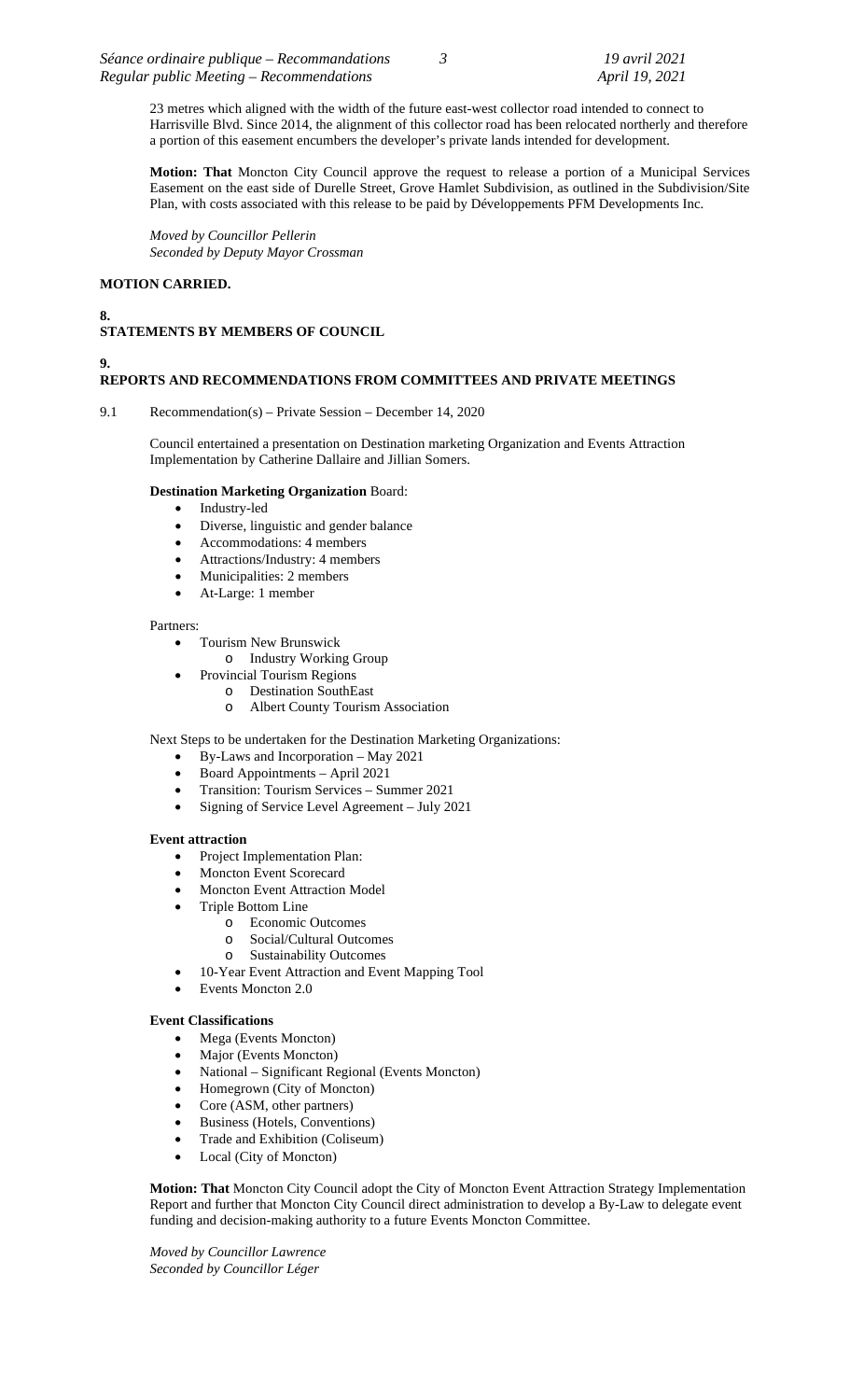### **MOTION CARRIED.**

9.2 Recommendation(s) – Private Meeting – April 12, 2021

**Motion: That** City Council approve the amendment to Agreement 2162556 between the City of Moncton and l'Université de Moncton and authorize the Mayor and City Clerk to execute all necessary documents and affix the Corporate Seal thereto.

*Moved by Councillor Thériault Seconded by Councillor Léger*

Councillor Butler will be voting nay as he feels that city streets/sidewalks should all be plowed before private streets.

#### **MOTION CARRIED.**

Nay councillor Butler

**Motion: That** Moncton City Council approve the lease agreement between the Elmwood North Community Centre Inc. and the City of Moncton, and that the Mayor and City Clerk be authorized to execute all necessary documents and to affix the Corporate Seal of the City of Moncton thereto.

*Moved by Deputy Mayor Crossman Seconded by Councillor Thériault*

# **MOTION CARRIED.**

**Motion: That** the City of Moncton enter into a License Agreement with the Codiac Vikings Aquatic Club Aquatique Codiac Vikings Incorporée and the Club de Natation Bleu et Or Incorporée and that the Mayor and City Clerk be authorized to execute all necessary documents and affix the Corporate Seal of the City of Moncton thereto.

*Moved by Councillor Léger Seconded by Councillor Lawrence*

### **MOTION CARRIED.**

**Motion: That** Moncton City Council authorize the City of Moncton to enter into an Easement Agreement with the following owners to acquire an easement on their respective properties as described hereafter: Eassons Transport Limited on PID 70231725, located at 106 Caledonia Road, Moncton, New Brunswick.; Louis and Phyllis Roy on apparent PIDs 00782615 and 00782623, located at 130 and 140 Caledonia Road, Moncton, New Brunswick respectively and that the Mayor and City Clerk be authorized to execute all documents necessary to give effect to the easements and to affix the Corporate Seal of the City of Moncton thereto; and further

**That** Moncton City Council authorize the City of Moncton to enter into a Construction Easement (Licence Agreement) with AM & RL Holdings Ltd., the owner of apparent PID 70231733 to acquire a construction easement on its property located at 25 Raymond Street, Moncton, New Brunswick and that the Mayor and City Clerk be authorized to execute all documents necessary to give effect to the construction easement (Licence Agreement) and to affix the Corporate Seal of the City of Moncton thereto.

*Moved by Deputy Mayor Crossman Seconded by Councillor Edgett*

#### **MOTION CARRIED.**

**Motion: That** further to an investigation into a reported violation of the Code of Conduct by Councillor Pierre Boudreau, Moncton City Council accepts the report prepared by an independent external investigator, who found that a breach of the Code of Conduct existed. While this behaviour was not condoned by City Council, in light of the personal apology to the complainant as well as a public apology that was issued by Councillor Boudreau, Moncton City Council considers this matter closed.

*Moved by Deputy Mayor Crossman Seconded by Councillor Butler*

# **MOTION CARRIED.**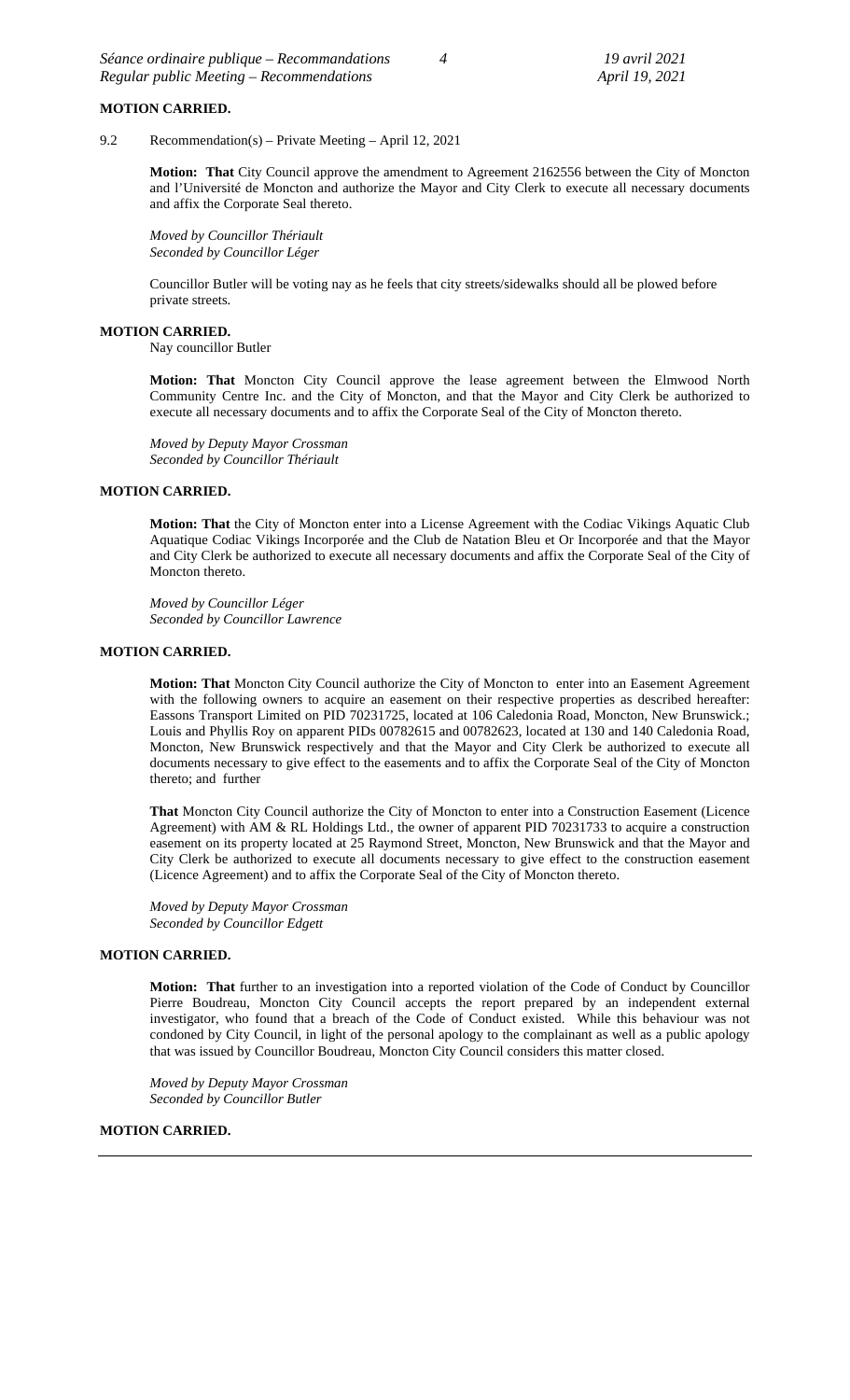#### **10. REPORTS FROM ADMINISTRATION**

10.1 **City Contract No. W21D 05CA** – Street Reconstruction No. 4 – Streets affected Wesley and Victoria

**Motion: That** City Contract No. W21D 05CA, Street Reconstruction No. 4, be awarded to Duquette Construction (2021) Inc. in the amount of \$831,615.89 including HST (\$754,138.31 net HST), and that the budget for the project be set at \$935,000.00 including net HST, engineering and contingency and further that a contract be drafted, and that the Mayor and City Clerk be authorized to sign said contract and affix the Corporate Seal of the City of Moncton.

*Moved by Councillor Edgett Seconded by Councillor Lawrence*

# **MOTION CARRIED.**

### 10.2 **Quotation QP21-028** – Curb, Gutter and Sidewalk Renewals

**Motion: That** Moncton City Council approve the award of Quotation #QP21-028 – Curb, Gutter and Sidewalk Renewals, to the sole bidder meeting the Terms & Conditions and Specifications set out in the Quotation, being A.R. Rietzel Landscaping Ltd. at the unit rates specified in the firm's Quotation submission, which represents a Total Estimated Annual Contract Value of \$208,160.35, including H.S.T. @ 15%, for a one (1) year period, with options to extend the agreement up to a maximum of four (4) additional twelve (12) month periods, in accordance with the unit prices specified in the Vendor's Quotation submission, if it is in the City's best interest to do so and further that the Mayor and City Clerk be authorized to execute all necessary documents and to affix the Corporate Seal of the City of Moncton thereto.

*Moved by Councillor Léger Seconded by Deputy Mayor Crossman*

# **MOTION CARRIED.**

# **11. READING OF BY-LAWS**

11.1 **A By-Law** in Amendment of a By-Law Respecting Sidewalk Cafés in The City of Moncton, being L–519.1 – *Second and Third Readings*

**Motion: That** second reading be given to By-Law L-519.1.

*Moved by Councillor Léger Seconded by Deputy Mayor Crossman*

# **MOTION CARRIED.**

*The City Clerk gave second reading to By-Law L-519.1.*

**Motion: That** third reading be given and that A By-Law in Amendment of a By-Law Respecting Sidewalk Cafés in The City of Moncton, being L–519.1 be ordained and passed that the Mayor and City Clerk be authorized to sign same and affix the Corporate Seal of the City of Moncton thereto.

*Moved by Councillor Edgett Seconded by Councillor Pellerin*

# **MOTION CARRIED.**

*The City Clerk gave third reading to By-Law L-519.1.*

**12.**

# **NOTICES, MOTIONS AND RESOLUTIONS**

**13. APPOINTMENTS TO COMMITTEES**

**Motion: That** the following appointments **be approved**

Destination Marketing Organization Board of Directors Jillian Somers Thomas Raffy

*Moved by Councillor Lawrence Seconded by Councillor Thériault*